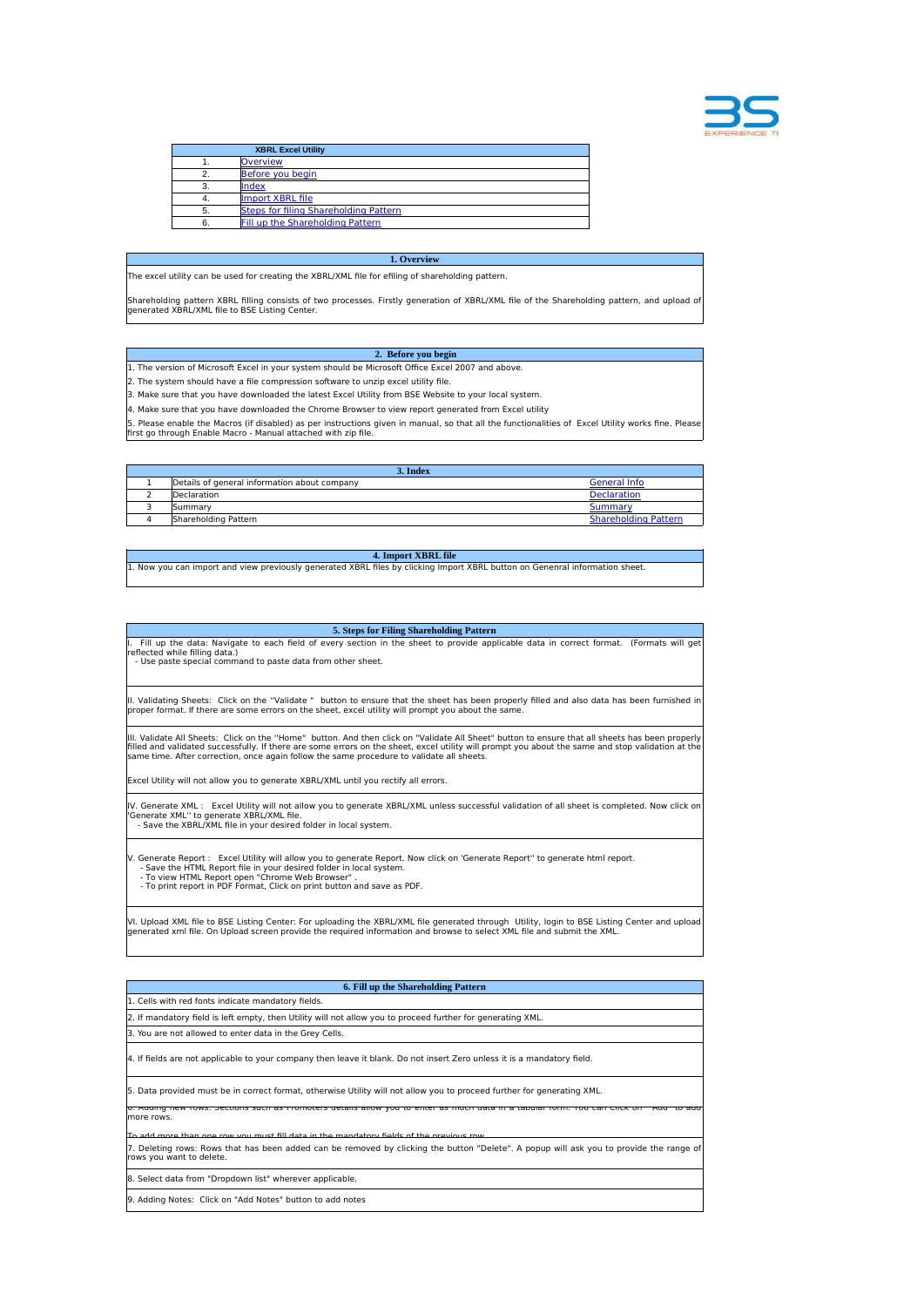| <b>Home</b> | -valida. | <b>Import</b> |
|-------------|----------|---------------|
|             |          | <b>YMI</b>    |

<span id="page-1-0"></span>

| <b>General information about company</b>                                                   |                        |  |  |  |  |  |  |  |  |  |
|--------------------------------------------------------------------------------------------|------------------------|--|--|--|--|--|--|--|--|--|
| Scrip code                                                                                 | 526137                 |  |  |  |  |  |  |  |  |  |
| <b>NSE Symbol</b>                                                                          | N.A.                   |  |  |  |  |  |  |  |  |  |
| <b>MSEI Symbol</b>                                                                         | N.A.                   |  |  |  |  |  |  |  |  |  |
| <b>ISIN</b>                                                                                | INE278C01010           |  |  |  |  |  |  |  |  |  |
| Name of the company                                                                        | <b>SHETRON LIMITED</b> |  |  |  |  |  |  |  |  |  |
| Whether company is SME                                                                     | No                     |  |  |  |  |  |  |  |  |  |
| Class of Security                                                                          | <b>Equity Shares</b>   |  |  |  |  |  |  |  |  |  |
| Type of report                                                                             | Quarterly              |  |  |  |  |  |  |  |  |  |
| Quarter Ended / Half year ended/Date of Report (For Prelisting / Allotment)                | 31-12-2019             |  |  |  |  |  |  |  |  |  |
| Date of allotment / extinguishment (in case Capital Restructuring selected) / Listing Date |                        |  |  |  |  |  |  |  |  |  |
| Shareholding pattern filed under                                                           | Regulation 31 (1) (b)  |  |  |  |  |  |  |  |  |  |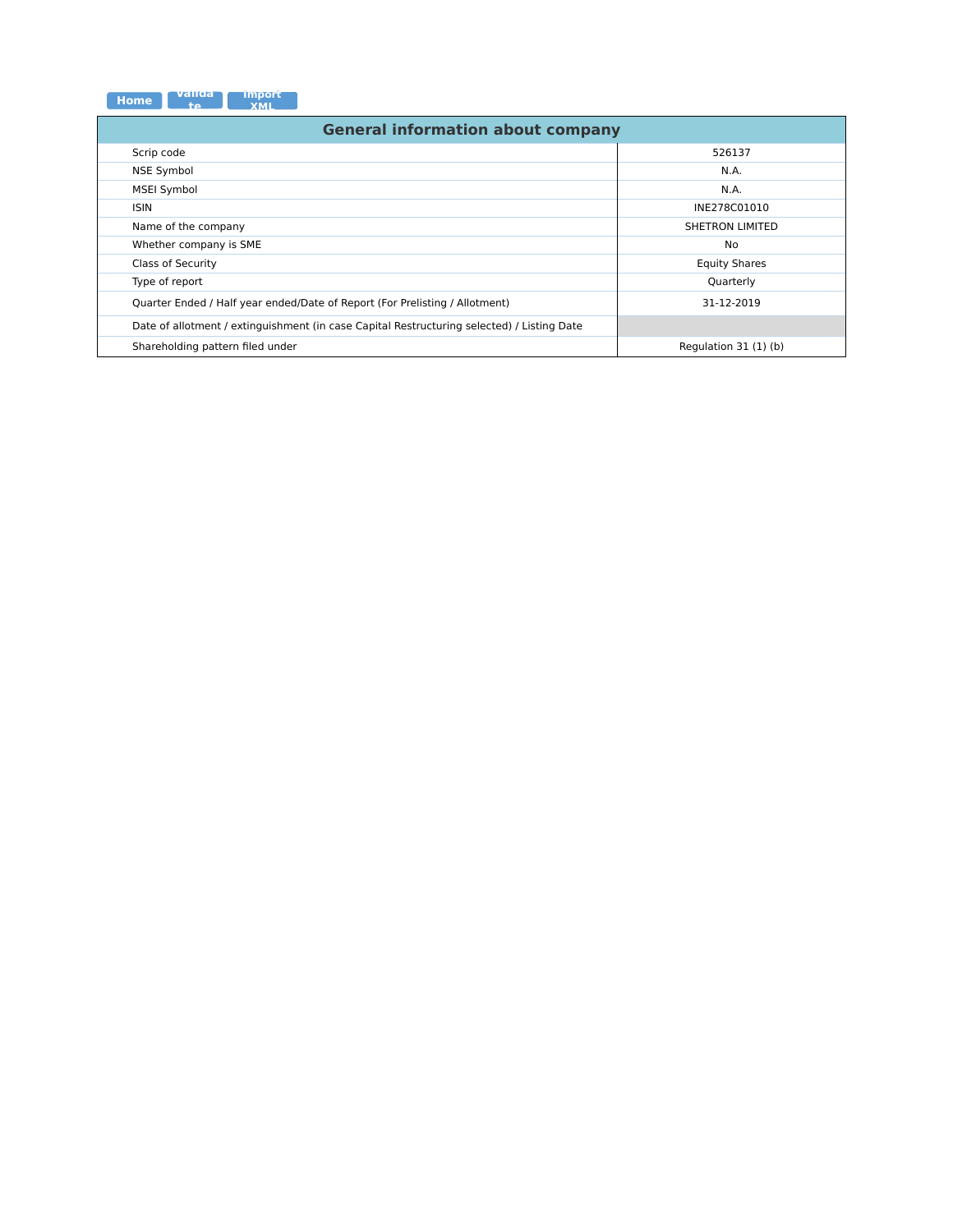## **Home Valida te**

<span id="page-2-0"></span>

| Sr. No.       | <b>Particular</b>                                                                      | Yes/No    | <b>Promoter and</b><br><b>Promoter Group</b> | <b>Public shareholder</b> | Non Promoter-Non<br><b>Public</b> |
|---------------|----------------------------------------------------------------------------------------|-----------|----------------------------------------------|---------------------------|-----------------------------------|
|               | Whether the Listed Entity has issued any partly paid up shares?                        | <b>No</b> | <b>No</b>                                    | <b>No</b>                 | <b>No</b>                         |
|               | Whether the Listed Entity has issued any Convertible Securities ?                      | No        | <b>No</b>                                    | <b>No</b>                 | <b>No</b>                         |
|               | Whether the Listed Entity has issued any Warrants?                                     | No        | <b>No</b>                                    | <b>No</b>                 | <b>No</b>                         |
| 4             | Whether the Listed Entity has any shares against which depository receipts are issued? | No        | <b>No</b>                                    | <b>No</b>                 | <b>No</b>                         |
|               | Whether the Listed Entity has any shares in locked-in?                                 | No        | <b>No</b>                                    | <b>No</b>                 | <b>No</b>                         |
| 6             | Whether any shares held by promoters are pledge or otherwise encumbered?               | Yes       | Yes                                          |                           |                                   |
|               | Whether company has equity shares with differential voting rights?                     | No        | <b>No</b>                                    | <b>No</b>                 | <b>No</b>                         |
| $\Omega$<br>ŏ | Whether the listed entity has any significant beneficial owner?                        | Yes       |                                              |                           |                                   |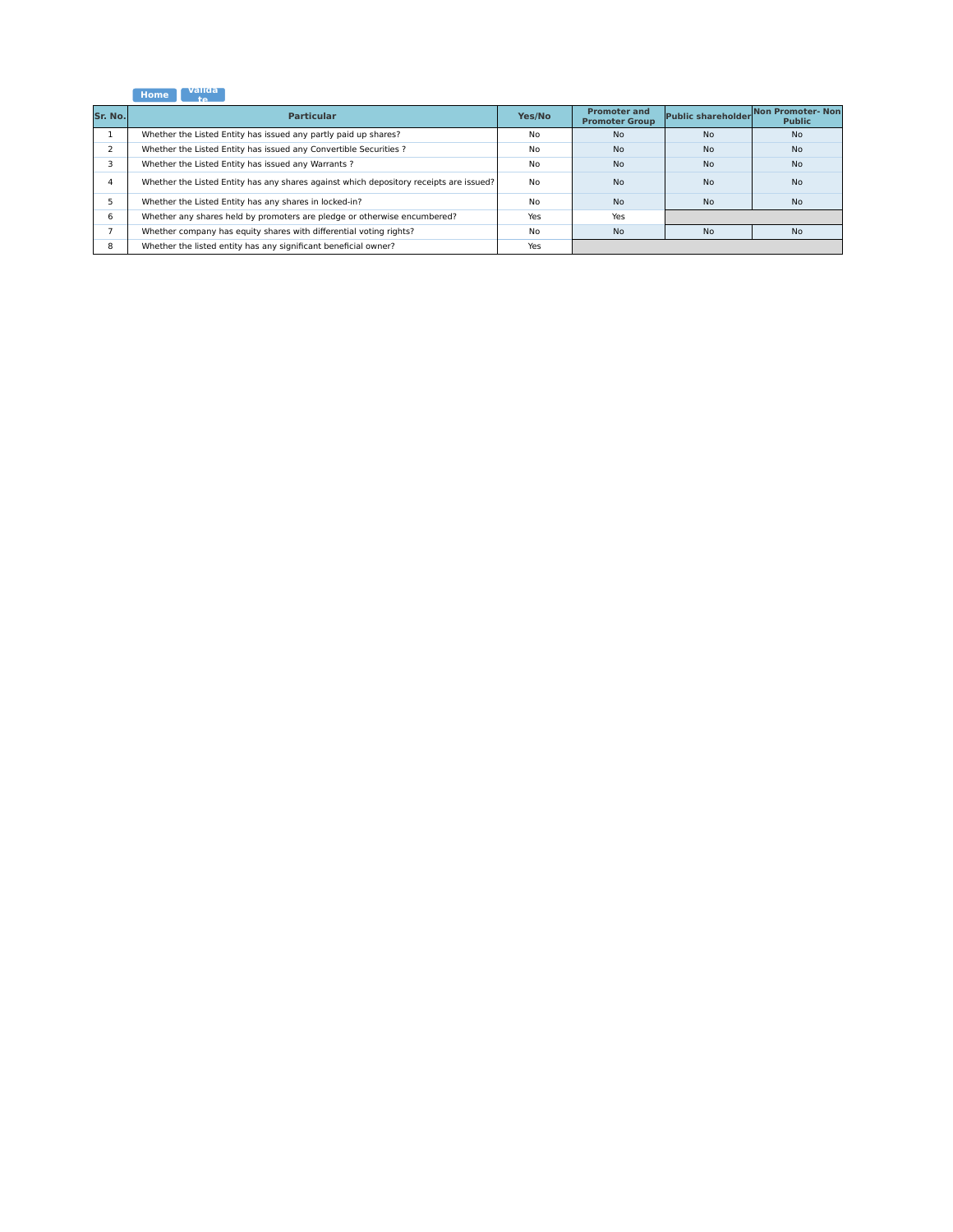<span id="page-3-0"></span>

|         | Table I - Summary Statement holding of specified securities                                                      |                                  |                                                    |                                 |                                   |                                    |                                                                                                                                        |                           |                                     |            |                              |                                              |                                            |                        |                                                                                                                  |                            |                                       |                                                     |                                       |                                       |
|---------|------------------------------------------------------------------------------------------------------------------|----------------------------------|----------------------------------------------------|---------------------------------|-----------------------------------|------------------------------------|----------------------------------------------------------------------------------------------------------------------------------------|---------------------------|-------------------------------------|------------|------------------------------|----------------------------------------------|--------------------------------------------|------------------------|------------------------------------------------------------------------------------------------------------------|----------------------------|---------------------------------------|-----------------------------------------------------|---------------------------------------|---------------------------------------|
|         | Note: Data will be automatically populated from shareholding pattern sheet - Data Entry Restricted in this sheet |                                  |                                                    |                                 |                                   |                                    |                                                                                                                                        |                           |                                     |            |                              |                                              |                                            |                        |                                                                                                                  |                            |                                       |                                                     |                                       |                                       |
| Categor |                                                                                                                  |                                  |                                                    |                                 |                                   |                                    |                                                                                                                                        |                           | held in each class of<br>securities |            |                              |                                              |                                            |                        | Shareholding . as a %                                                                                            | Number of Locked in shares |                                       | Number of Shares pledged or<br>otherwise encumbered |                                       |                                       |
|         |                                                                                                                  |                                  |                                                    | No. Of Partly paid-             | No. Of shares                     |                                    | Shareholding as a %<br>Total nos, shares of total no, of shares<br>(calculated as per<br>SCRR, 1957)<br>(VIII)<br>As a % of $(A+B+C2)$ | No of Voting (XIV) Rights |                                     |            |                              | No. Of Shares Underlyin                      | No. of Shares                              |                        | No. Of Shares Underlying assuming full conversion of                                                             |                            | (X  )                                 |                                                     |                                       | Number of equity                      |
|         | Category of shareholder                                                                                          | Nos. Of<br>shareholders<br>(III) | No. of fully paid up equity<br>shares held<br>(IV) | up equity shares<br>held<br>(V) | underlying<br>Depository Receipts | held<br>(VII) = $(W)+(V)+$<br>(VI) |                                                                                                                                        | Class                     | Class<br>eg:y                       | Total      | Total as a % of<br>$(A+B+C)$ | Outstanding convertible<br>securities<br>(X) | Underlying<br>Outstanding<br>Warrants (Xi) | Warrants<br>$(Xi)$ (a) | Outstanding convertible convertible securities (as a<br>canital)<br>$(XI) = (VII) + (X)$<br>As a % of $(A+B+C2)$ | (a)                        | As a % of total<br>Shares held<br>(b) | (a)                                                 | As a % of total<br>Shares held<br>(b) | shares held in<br>dematerialized form |
|         | (A) Promoter & Promoter Group                                                                                    |                                  | 5796652                                            |                                 |                                   | 5796652                            | 64.38                                                                                                                                  | 5,796,652.00              |                                     | 5796652.00 | 64.38                        |                                              |                                            |                        | 64.3                                                                                                             |                            |                                       | 583089                                              | 10.06                                 | 5796652                               |
|         | (B) Public                                                                                                       |                                  | 3206648                                            |                                 |                                   | 320664                             |                                                                                                                                        | 3206648.00                |                                     | 3206648.00 | 35.62                        |                                              |                                            |                        |                                                                                                                  |                            |                                       |                                                     |                                       | 3006357                               |
|         | (C) Non Promoter- Non Public                                                                                     |                                  |                                                    |                                 |                                   |                                    |                                                                                                                                        |                           |                                     |            |                              |                                              |                                            |                        |                                                                                                                  |                            |                                       |                                                     |                                       |                                       |
| (C1)    | <b>Shares underlying DRs</b>                                                                                     |                                  |                                                    |                                 |                                   |                                    |                                                                                                                                        |                           |                                     |            |                              |                                              |                                            |                        |                                                                                                                  |                            |                                       |                                                     |                                       |                                       |
| (C2)    | <b>Shares held by Employee Trusts</b>                                                                            |                                  |                                                    |                                 |                                   |                                    |                                                                                                                                        |                           |                                     |            |                              |                                              |                                            |                        |                                                                                                                  |                            |                                       |                                                     |                                       |                                       |
|         | Total                                                                                                            | 4479                             | 9003300                                            |                                 |                                   | 9003300                            | 100                                                                                                                                    | 9003300.00                |                                     | 9003300.00 | 100.00                       |                                              |                                            |                        |                                                                                                                  |                            |                                       | 583089                                              | 6.48                                  | 8803009                               |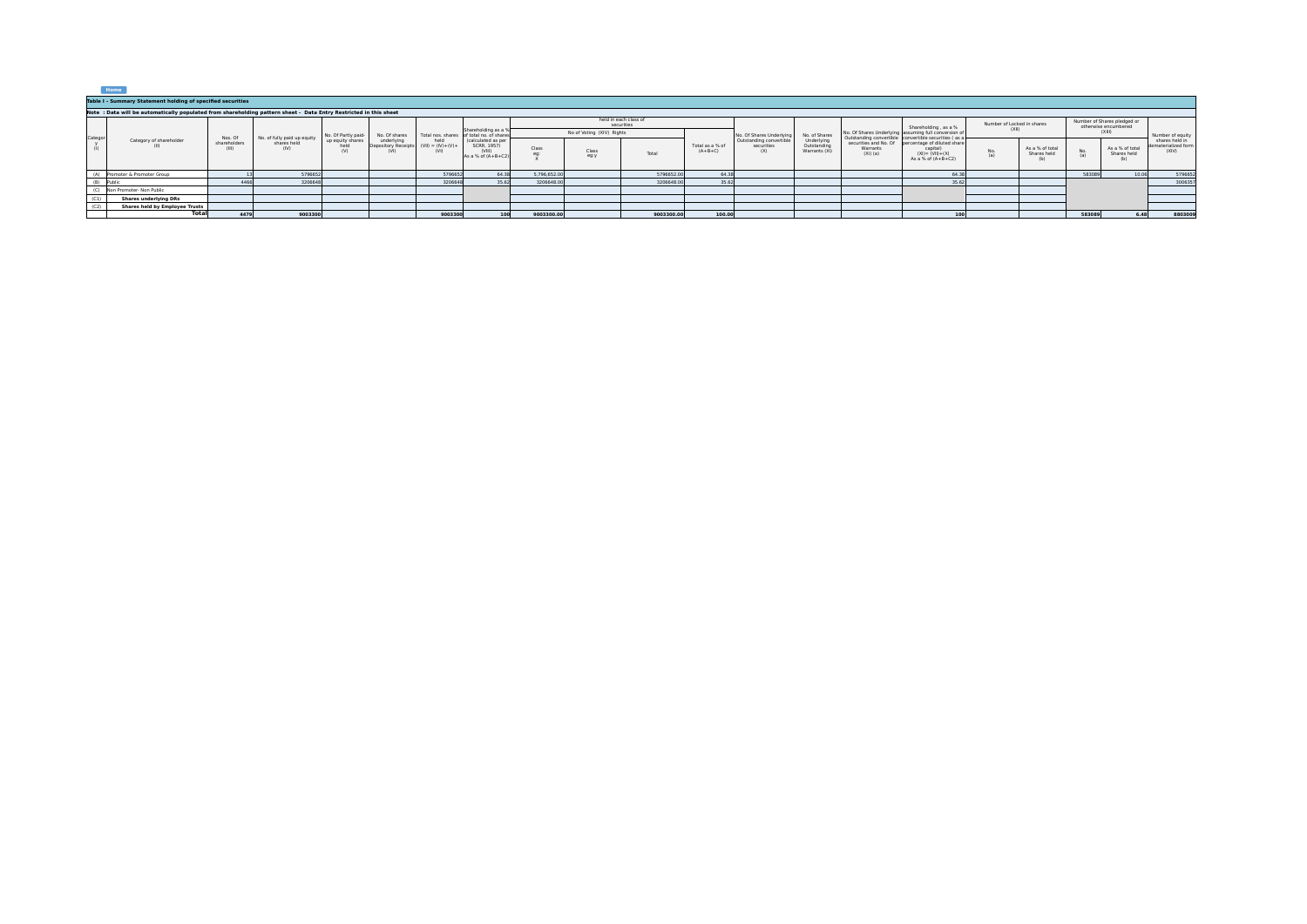<span id="page-4-0"></span>

|                                                                                                    | Home $\begin{bmatrix} \nabla \cdot \mathbf{R} \\ \mathbf{R} \cdot \mathbf{R} \\ \mathbf{R} \cdot \mathbf{R} \n\end{bmatrix}$                                                                                        |              |                            |                          |                                   |                                             |                                   |                  |                                                          |         |                 |                           |                           |                                    |                                                   |                            |                               |                                       |                                |                                       |
|----------------------------------------------------------------------------------------------------|---------------------------------------------------------------------------------------------------------------------------------------------------------------------------------------------------------------------|--------------|----------------------------|--------------------------|-----------------------------------|---------------------------------------------|-----------------------------------|------------------|----------------------------------------------------------|---------|-----------------|---------------------------|---------------------------|------------------------------------|---------------------------------------------------|----------------------------|-------------------------------|---------------------------------------|--------------------------------|---------------------------------------|
|                                                                                                    |                                                                                                                                                                                                                     |              |                            |                          |                                   |                                             |                                   |                  | Number of Voting Rights held in each class of securities |         |                 |                           |                           |                                    |                                                   | Number of Locked in shares |                               | lumber of Shares pledged or otherwise |                                |                                       |
|                                                                                                    |                                                                                                                                                                                                                     |              |                            |                          |                                   |                                             |                                   |                  | No of Voting (XIV)                                       |         |                 |                           |                           |                                    |                                                   | (X  )                      |                               | encumbered<br>(XIII)                  |                                |                                       |
|                                                                                                    |                                                                                                                                                                                                                     |              |                            |                          |                                   |                                             | hareholding as a %                |                  | Rights                                                   |         |                 | No. Of Shares             |                           | No. Of Shares                      | Shareholding, as a %                              |                            |                               |                                       |                                |                                       |
|                                                                                                    | Category & Name                                                                                                                                                                                                     | Nos. Of      | No. of fully paid up       | No. Of Partly paid-      | No. Of shares                     | Total nos. shares                           | of total no. of share:            |                  |                                                          |         | Total as        | Underlying<br>Outstanding | No. of Shares             | Underlying                         | suming full conversi<br>of convertible securities |                            |                               |                                       |                                | Number of equity                      |
| Sr.                                                                                                | of the<br>Shareholders                                                                                                                                                                                              | shareholders | equity shares held<br>(IV) | up equity shares<br>held | underlying<br>Depository Receipts | held<br>$(VII) = (IV)+(V)+$                 | (calculated as per<br>SCRR, 1957) |                  |                                                          |         | a % of<br>Total | convertible               | Underlying<br>Outstanding | Outstanding<br>nvertible securitie | as a percentage of                                |                            |                               |                                       |                                | shares held in<br>dematerialized form |
|                                                                                                    | (1)                                                                                                                                                                                                                 | (III)        |                            | (V)                      | (VI)                              | (W)                                         | (VIII)                            | Class            | Class                                                    | Total   | Voting          | securities                | Warrants (Xi)             | and No. Of Warrants                | diluted share capital)<br>$(XI) = (VII) + (X)$    | $\frac{No}{(a)}$           | As a % of tota<br>Shares held | $\frac{No}{(a)}$                      | As a % of total<br>Shares held | (XIV)                                 |
|                                                                                                    |                                                                                                                                                                                                                     |              |                            |                          |                                   |                                             | As a % of $(A+B+C2)$              | eg:<br>$x$       | eg:y                                                     |         | rights          | (X)                       |                           | $(Xi)$ $(a)$                       | As a % of $(A+B+C2)$                              |                            | (b)                           |                                       | (b)                            |                                       |
|                                                                                                    |                                                                                                                                                                                                                     |              |                            |                          |                                   |                                             |                                   |                  |                                                          |         |                 |                           |                           |                                    |                                                   |                            |                               |                                       |                                |                                       |
|                                                                                                    |                                                                                                                                                                                                                     |              |                            |                          |                                   |                                             |                                   |                  |                                                          |         |                 |                           |                           |                                    |                                                   |                            |                               |                                       |                                |                                       |
| $\overline{A}$                                                                                     | Table II - Statement showing shareholding pattern of the Promoter and Promoter Group                                                                                                                                |              |                            |                          |                                   |                                             |                                   |                  |                                                          |         |                 |                           |                           |                                    |                                                   |                            |                               |                                       |                                |                                       |
| (1)                                                                                                | ndian                                                                                                                                                                                                               |              |                            |                          |                                   |                                             |                                   |                  |                                                          |         |                 |                           |                           |                                    |                                                   |                            |                               |                                       |                                |                                       |
| (a)                                                                                                | Individuals/Hindu undivided Family                                                                                                                                                                                  |              | 1742485                    |                          |                                   | 1742485                                     | 19.35                             | 1742485.00       |                                                          | 1742485 | 19.35           |                           |                           |                                    | 19.35                                             |                            |                               | 483089                                | 27.72                          | 174248                                |
| (b)                                                                                                | Central Government/ State Government(s)                                                                                                                                                                             |              |                            |                          |                                   |                                             |                                   |                  |                                                          |         |                 |                           |                           |                                    |                                                   |                            |                               |                                       |                                |                                       |
| (c)                                                                                                | <b>Financial Institutions/ Banks</b>                                                                                                                                                                                |              |                            |                          |                                   |                                             |                                   |                  |                                                          |         |                 |                           |                           |                                    |                                                   |                            |                               |                                       |                                |                                       |
| (d)                                                                                                | Any Other (specify)                                                                                                                                                                                                 |              | 4054167                    |                          |                                   | 4054167                                     | 45.03                             | 4054167.0        |                                                          | 4054167 | 45.03           |                           |                           |                                    | 45.03                                             |                            |                               | 100000                                | 2.47                           | 405416                                |
|                                                                                                    | Sub-Total (A)(1)                                                                                                                                                                                                    |              | 579665                     |                          |                                   | 5796653                                     | 64.38                             | 5796652.00       |                                                          | 5796653 | 64.38           |                           |                           |                                    | 64.39                                             |                            |                               | 583089                                | 10.06                          | 579665                                |
|                                                                                                    | (2) <mark>Foreign</mark>                                                                                                                                                                                            |              |                            |                          |                                   |                                             |                                   |                  |                                                          |         |                 |                           |                           |                                    |                                                   |                            |                               |                                       |                                |                                       |
| (a)                                                                                                | Individuals (NonResident Individuals/ Foreign Individual                                                                                                                                                            |              |                            |                          |                                   |                                             |                                   |                  |                                                          |         |                 |                           |                           |                                    |                                                   |                            |                               |                                       |                                |                                       |
|                                                                                                    |                                                                                                                                                                                                                     |              |                            |                          |                                   |                                             |                                   |                  |                                                          |         |                 |                           |                           |                                    |                                                   |                            |                               |                                       |                                |                                       |
| (b)                                                                                                | Government                                                                                                                                                                                                          |              |                            |                          |                                   |                                             |                                   |                  |                                                          |         |                 |                           |                           |                                    |                                                   |                            |                               |                                       |                                |                                       |
| (c)                                                                                                | Institutions                                                                                                                                                                                                        |              |                            |                          |                                   |                                             |                                   |                  |                                                          |         |                 |                           |                           |                                    |                                                   |                            |                               |                                       |                                |                                       |
| (d)                                                                                                | Foreign Portfolio Investor                                                                                                                                                                                          |              |                            |                          |                                   |                                             |                                   |                  |                                                          |         |                 |                           |                           |                                    |                                                   |                            |                               |                                       |                                |                                       |
| (e)                                                                                                | Any Other (specify)                                                                                                                                                                                                 |              |                            |                          |                                   |                                             |                                   |                  |                                                          |         |                 |                           |                           |                                    |                                                   |                            |                               |                                       |                                |                                       |
|                                                                                                    | Sub-Total (A)(2)                                                                                                                                                                                                    |              |                            |                          |                                   |                                             |                                   |                  |                                                          |         |                 |                           |                           |                                    |                                                   |                            |                               |                                       |                                |                                       |
|                                                                                                    | <b>Total Shareholding of Promoter and Promoter Group</b>                                                                                                                                                            |              |                            |                          |                                   |                                             |                                   |                  |                                                          |         |                 |                           |                           |                                    |                                                   |                            |                               |                                       |                                |                                       |
|                                                                                                    | $(A)=(A)(1)+(A)(2)$                                                                                                                                                                                                 |              | 579665                     |                          |                                   | 579665                                      | 64.3                              | 5796652.0        |                                                          | 579665  | 64.1            |                           |                           |                                    | 64                                                |                            |                               | 58308                                 | 10.06                          | 579665                                |
|                                                                                                    | Details of Shares which remain unclaimed for Promoter & Promoter Group                                                                                                                                              |              |                            |                          |                                   |                                             |                                   |                  |                                                          |         |                 |                           |                           |                                    |                                                   |                            |                               |                                       |                                |                                       |
|                                                                                                    |                                                                                                                                                                                                                     |              |                            |                          |                                   |                                             |                                   |                  |                                                          |         |                 |                           |                           |                                    |                                                   |                            |                               |                                       |                                |                                       |
|                                                                                                    | B Table III - Statement showing shareholding<br>pattern of the Public shareholder<br>Note: Kindly show details of shareholders having more than one percentage of total no of shares. Please refer software manual. |              |                            |                          |                                   |                                             |                                   |                  |                                                          |         |                 |                           |                           |                                    |                                                   |                            |                               |                                       |                                |                                       |
| $\overline{(\mathbf{1})}$                                                                          | stitutions                                                                                                                                                                                                          |              |                            |                          |                                   |                                             |                                   |                  |                                                          |         |                 |                           |                           |                                    |                                                   |                            |                               |                                       |                                |                                       |
| (a)                                                                                                | Mutual Funds                                                                                                                                                                                                        |              | 100                        |                          |                                   | 100                                         | 0.00                              | 100              |                                                          | 100     | 0.00            |                           |                           |                                    | 0.00                                              |                            |                               |                                       |                                |                                       |
| (b)                                                                                                | Venture Capital Funds                                                                                                                                                                                               |              |                            |                          |                                   |                                             |                                   |                  |                                                          |         |                 |                           |                           |                                    |                                                   |                            |                               |                                       |                                |                                       |
| (c)                                                                                                | Alternate Investment Funds                                                                                                                                                                                          |              |                            |                          |                                   |                                             |                                   |                  |                                                          |         |                 |                           |                           |                                    |                                                   |                            |                               |                                       |                                |                                       |
| (d)                                                                                                | Foreign Venture Capital Investors                                                                                                                                                                                   |              |                            |                          |                                   |                                             |                                   |                  |                                                          |         |                 |                           |                           |                                    |                                                   |                            |                               |                                       |                                |                                       |
| (e)                                                                                                | <b>Foreign Portfolio Investors</b>                                                                                                                                                                                  |              |                            |                          |                                   |                                             |                                   |                  |                                                          |         |                 |                           |                           |                                    |                                                   |                            |                               |                                       |                                |                                       |
| (f)                                                                                                | <b>Financial Institutions/Banks</b>                                                                                                                                                                                 |              | 180                        |                          |                                   | 1807                                        | 0.02                              | 1807             |                                                          | 1807    | 0.02            |                           |                           |                                    | 0.02                                              |                            |                               |                                       |                                | 180                                   |
| (g)                                                                                                | <b>Insurance Companies</b>                                                                                                                                                                                          |              |                            |                          |                                   |                                             |                                   |                  |                                                          |         |                 |                           |                           |                                    |                                                   |                            |                               |                                       |                                |                                       |
| (h)                                                                                                | <b>Provident Funds/ Pension Funds</b>                                                                                                                                                                               |              |                            |                          |                                   |                                             |                                   |                  |                                                          |         |                 |                           |                           |                                    |                                                   |                            |                               |                                       |                                |                                       |
| (i)                                                                                                | Any Other (specify)                                                                                                                                                                                                 |              |                            |                          |                                   |                                             |                                   |                  |                                                          |         |                 |                           |                           |                                    |                                                   |                            |                               |                                       |                                |                                       |
|                                                                                                    | Sub-Total (B)(1)                                                                                                                                                                                                    |              | 1907                       |                          |                                   | 1907                                        | 0.02                              | 1907.00          |                                                          | 1907    | 0.02            |                           |                           |                                    | 0.02                                              |                            |                               |                                       |                                | 180                                   |
|                                                                                                    |                                                                                                                                                                                                                     |              |                            |                          |                                   |                                             |                                   |                  |                                                          |         |                 |                           |                           |                                    |                                                   |                            |                               |                                       |                                |                                       |
| (2)<br>Central Government/ State Government(s)/ President                                          |                                                                                                                                                                                                                     |              |                            |                          |                                   |                                             |                                   |                  |                                                          |         |                 |                           |                           |                                    |                                                   |                            |                               |                                       |                                |                                       |
| Sub-Total (B)(2)                                                                                   |                                                                                                                                                                                                                     |              |                            |                          |                                   |                                             |                                   |                  |                                                          |         |                 |                           |                           |                                    |                                                   |                            |                               |                                       |                                |                                       |
|                                                                                                    | (3) Non-institutions                                                                                                                                                                                                |              |                            |                          |                                   |                                             |                                   |                  |                                                          |         |                 |                           |                           |                                    |                                                   |                            |                               |                                       |                                |                                       |
|                                                                                                    |                                                                                                                                                                                                                     |              |                            |                          |                                   |                                             |                                   |                  |                                                          |         |                 |                           |                           |                                    |                                                   |                            |                               |                                       |                                |                                       |
|                                                                                                    | Individuals - i.Individual shareholders holding nomina                                                                                                                                                              | 439          | 1495656                    |                          |                                   | 1495656                                     | 16.61                             | 149565           |                                                          | 1495654 | 16.61           |                           |                           |                                    | 16.63                                             |                            |                               |                                       |                                | 129686                                |
| (a(i))                                                                                             |                                                                                                                                                                                                                     |              |                            |                          |                                   |                                             |                                   |                  |                                                          |         |                 |                           |                           |                                    |                                                   |                            |                               |                                       |                                |                                       |
|                                                                                                    |                                                                                                                                                                                                                     |              | 1651241                    |                          |                                   | 1651241                                     | 18.34                             | 1651241          |                                                          | 1651241 | 18.34           |                           |                           |                                    | 18.34                                             |                            |                               |                                       |                                | 165124                                |
| (a(ii))                                                                                            | Individuals - ii. Individual shareholders holding nomin<br>NBFCs registered with RBI                                                                                                                                |              |                            |                          |                                   | soc                                         | 0.01                              |                  |                                                          | 500     |                 |                           |                           |                                    |                                                   |                            |                               |                                       |                                |                                       |
| (b)<br>(c)                                                                                         | <b>Employee Trusts</b>                                                                                                                                                                                              |              | 500                        |                          |                                   |                                             |                                   | 500              |                                                          |         | 0.01            |                           |                           |                                    | 0.01                                              |                            |                               |                                       |                                | -50                                   |
|                                                                                                    |                                                                                                                                                                                                                     |              |                            |                          |                                   |                                             |                                   |                  |                                                          |         |                 |                           |                           |                                    |                                                   |                            |                               |                                       |                                |                                       |
| (d)                                                                                                | Overseas Depositories (holding DRs) (balancing figure)                                                                                                                                                              |              |                            |                          |                                   |                                             |                                   |                  |                                                          |         |                 |                           |                           |                                    |                                                   |                            |                               |                                       |                                |                                       |
|                                                                                                    | Any Other (specify)                                                                                                                                                                                                 |              | 57344                      |                          |                                   | 57344                                       | 0.64                              | 57344            |                                                          | 57344   | 0.64            |                           |                           |                                    | 0.64                                              |                            |                               |                                       |                                | 55944                                 |
|                                                                                                    | Sub-Total (B)(3)                                                                                                                                                                                                    | 4464         | 3204741                    |                          |                                   | 3204741                                     | 35.60                             | 3204741.00       |                                                          | 3204741 | 35.60           |                           |                           |                                    | 35.60                                             |                            |                               |                                       |                                | 3004556                               |
|                                                                                                    | Total Public Shareholding (B)=(B)(1)+(B)(2)+(B)(3)                                                                                                                                                                  | 4466         | 3206648                    |                          |                                   | 3206648                                     | 35.62                             | 3206648.00       |                                                          | 3206648 | 35.62           |                           |                           |                                    | 35.62                                             |                            |                               |                                       |                                | 300635                                |
|                                                                                                    | Details of the shareholders acting as persons in Concert for Public                                                                                                                                                 |              |                            |                          |                                   |                                             |                                   |                  |                                                          |         |                 |                           |                           |                                    |                                                   |                            |                               |                                       |                                |                                       |
|                                                                                                    |                                                                                                                                                                                                                     |              |                            |                          |                                   |                                             |                                   |                  |                                                          |         |                 |                           |                           |                                    |                                                   |                            |                               |                                       |                                |                                       |
|                                                                                                    | Details of Shares which remain unclaimed for Public                                                                                                                                                                 |              |                            |                          |                                   |                                             |                                   |                  |                                                          |         |                 |                           |                           |                                    |                                                   |                            |                               |                                       |                                |                                       |
|                                                                                                    |                                                                                                                                                                                                                     |              |                            |                          |                                   |                                             |                                   |                  |                                                          |         |                 |                           |                           |                                    |                                                   |                            |                               |                                       |                                |                                       |
|                                                                                                    | C Table IV - Statement showing shareholding pattern of the Non Promoter- Non Public shareholder                                                                                                                     |              |                            |                          |                                   |                                             |                                   |                  |                                                          |         |                 |                           |                           |                                    |                                                   |                            |                               |                                       |                                |                                       |
|                                                                                                    |                                                                                                                                                                                                                     |              |                            |                          |                                   |                                             |                                   |                  |                                                          |         |                 |                           |                           |                                    |                                                   |                            |                               |                                       |                                |                                       |
| (1)                                                                                                | Custodian/DR Holder - Name of DR Holders (If Availa)                                                                                                                                                                |              |                            |                          |                                   |                                             |                                   |                  |                                                          |         |                 |                           |                           |                                    |                                                   |                            |                               |                                       |                                |                                       |
|                                                                                                    | Employee Benefit Trust (under SEBI (Share based Emp)                                                                                                                                                                |              |                            |                          |                                   |                                             |                                   |                  |                                                          |         |                 |                           |                           |                                    |                                                   |                            |                               |                                       |                                |                                       |
| (2)                                                                                                |                                                                                                                                                                                                                     |              |                            |                          |                                   |                                             |                                   |                  |                                                          |         |                 |                           |                           |                                    |                                                   |                            |                               |                                       |                                |                                       |
|                                                                                                    | <b>Total NonPromoter- Non Public Shareholding</b><br>$(C) = (C)(1)+(C)(2)$                                                                                                                                          |              |                            |                          |                                   |                                             |                                   |                  |                                                          |         |                 |                           |                           |                                    |                                                   |                            |                               |                                       |                                |                                       |
|                                                                                                    |                                                                                                                                                                                                                     |              |                            |                          |                                   |                                             |                                   |                  |                                                          |         |                 |                           |                           |                                    |                                                   |                            |                               |                                       |                                |                                       |
|                                                                                                    | Total (A+B+C2                                                                                                                                                                                                       | 4479         | 9003300                    |                          |                                   | 9003300                                     | 100.00                            | 9003300.0        |                                                          | 9003300 | 100.0           |                           |                           |                                    | 100.00                                            |                            |                               |                                       |                                | 880300                                |
|                                                                                                    | Total $(A+B+C)$                                                                                                                                                                                                     | 4479         | 9003300                    |                          |                                   | 9003300                                     | 100.00                            | 9003300.00       |                                                          | 9003300 | 100.00          |                           |                           |                                    | 100.00                                            |                            |                               | 583089                                | 6.48                           | 880300                                |
|                                                                                                    |                                                                                                                                                                                                                     |              |                            |                          |                                   | Disclosure of notes on shareholding pattern |                                   | <b>Add Notes</b> |                                                          |         |                 |                           |                           |                                    |                                                   |                            |                               |                                       |                                |                                       |
|                                                                                                    |                                                                                                                                                                                                                     |              |                            |                          |                                   |                                             |                                   | <b>Add Notes</b> |                                                          |         |                 |                           |                           |                                    |                                                   |                            |                               |                                       |                                |                                       |
| Disclosure of notes in case of promoter holiding in dematerialsed form is less than 100 percentage |                                                                                                                                                                                                                     |              |                            |                          |                                   |                                             |                                   |                  |                                                          |         |                 |                           |                           |                                    |                                                   |                            |                               |                                       |                                |                                       |
| Disclosure of notes in case of public share holding is less than 25 percentage                     |                                                                                                                                                                                                                     |              |                            |                          |                                   |                                             |                                   | <b>Add Notes</b> |                                                          |         |                 |                           |                           |                                    |                                                   |                            |                               |                                       |                                |                                       |
|                                                                                                    |                                                                                                                                                                                                                     |              |                            |                          |                                   |                                             |                                   |                  |                                                          |         |                 |                           |                           |                                    |                                                   |                            |                               |                                       |                                |                                       |
|                                                                                                    |                                                                                                                                                                                                                     |              |                            |                          |                                   |                                             |                                   | <b>Add Notes</b> |                                                          |         |                 |                           |                           |                                    |                                                   |                            |                               |                                       |                                |                                       |
| Disclosure of notes on shareholding pattern for company remarks explanatory                        |                                                                                                                                                                                                                     |              |                            |                          |                                   |                                             |                                   |                  |                                                          |         |                 |                           |                           |                                    |                                                   |                            |                               |                                       |                                |                                       |